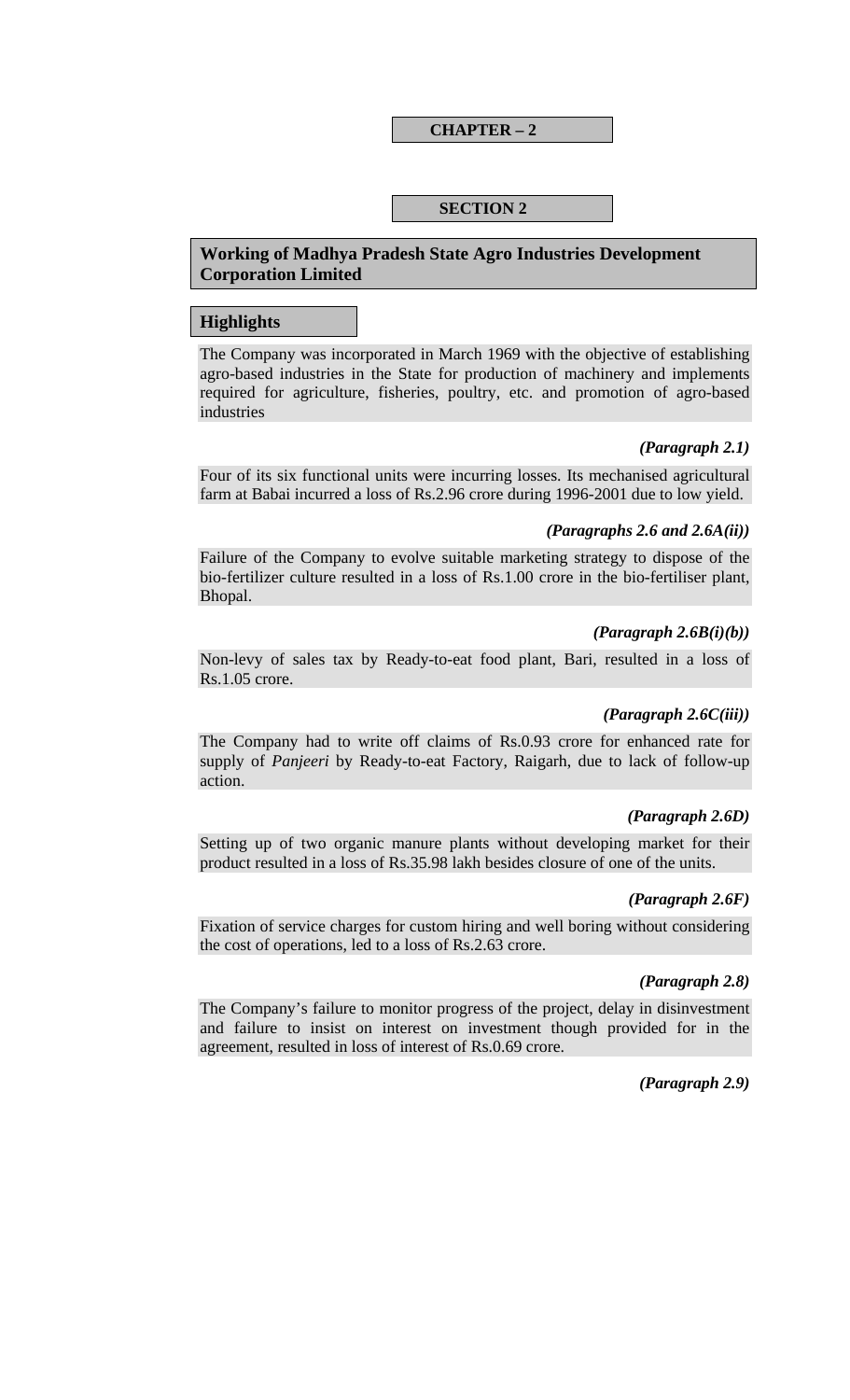Arbitrary/unplanned production of bullock-drawn implements without assessing demand resulted in locking up of Rs.1.81 crore.

*(Paragraph 2.14(a))* 

# **2.1 Introduction**

The Madhya Pradesh State Agro Industries Development Corporation Limited (Company) was incorporated in March 1969, as a joint venture of State and Central governments under the Companies Act, 1956, with the objective of establishing agro-based industries in the State for manufacture of machinery and implements required for agriculture, fisheries, poultry etc. and promotion of agro-industries by providing financial and management assistance to such units.

The operations of the Company are presently confined to :

(i) establishment and promotion of agro-based industries in the joint sector and of its own;

(ii) trading in fertilisers, pesticides, agricultural implements, machinery, batteries, tyres, spare parts etc;

(iii) manufacture and fabrication of implements, servicing of agricultural machinery, hiring of dozers and machinery; and

(iv) implementation of the National Project on Biogas Development.

The Company had not drawn any Corporate Plan for achievement of these objectives.

# **2.2 Organisational set up**

The management of the Company is vested in a Board of Directors comprising representatives of Central and State governments. As on 31 March 2002, there were nine directors on the Board, of whom seven (including a Chairman and a Managing Director) were nominated by the State Government and two by the Central Government.

The Managing Director, who is the Chief Executive of the Company, is assisted by one Chief General Manager and three General Managers.

There was, however, no continuity in management due to frequent changes of Managing Directors. The Company had seven Managing Directors during the last five years up to March 2002; their tenure ranged from 1.5 to 23 months. Frequent changes of Managing Directors deprived the Company of effective supervision and control at the level of the Chief Executive. Though the paid-up capital of the Company was Rs.3.30 crore, it had not appointed a Company Secretary as required under section 383 (A) of the Companies Act 1956.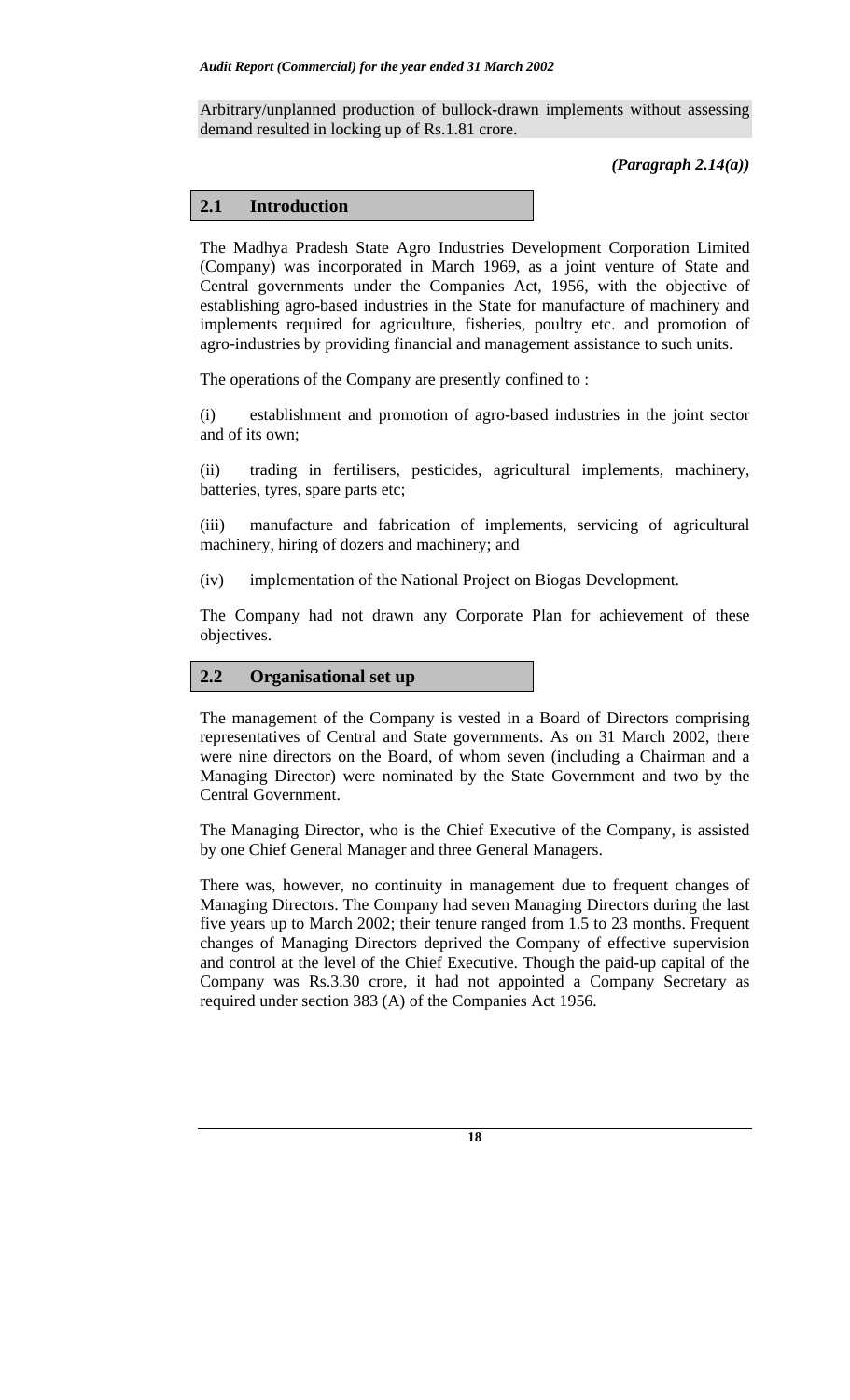The Company has nine Regional Offices and 45 Branch Offices, each headed by a Regional Manager and a Branch Manager respectively. Besides, there were eight production units<sup>\*</sup>, two<sup>\*\*</sup> of which have since been closed.

## **2.3 Scope of Audit**

The last review on the working of the Company was featured in the Report of the Comptroller and Auditor General of India for the year 1994-95 (Commercial). The Committee on Public Undertakings (COPU) gave its recommendations in March 2000. The action taken notes on the recommendations were awaited (April 2002).

COPU's major recommendations include that efforts should be made to increase the sales by sufficient propagation of bio fertilizer, improving the quality and marketing techniques in pesticides and organic manure, better planning in RTE food, fixing norms in agricultural farm with the assistance of experts and ensuring optimum use of resources and facilities for the development of farm. However, these recommendations were not acted upon by the Company, as discussed in the succeeding paragraphs.

The present review, which was conducted during November 2001 to May 2002, covers the activities of the Company for the last five years ending March 2002, by means of a test-check of  $15^*$  (out of 45) of its branch offices,  $6^{**}$  production units, 3<sup>\*\*\*</sup> regional offices and head office of the Company. The findings are discussed in the succeeding paragraphs.

### **2.4 Capital structure and borrowings**

The authorised share capital of the Company as on 31 March 2002 was Rs. 5 crore and the paid-up capital was Rs.3.30 crore, contributed by State Government (Rs. 2.10 crore) and Central Government (Rs. 1.2 crore). For meeting its working capital requirements, the Company had obtained loans from the State Government.

The aggregate loans outstanding as at 31 March 2002 amounted to Rs.1.97 crore on which interest and penal interest accrued and due was Rs.4.11 crore.

**Loans aggregating Rs.1.97 crore were outstanding on which interest and penal interest accrued and due was Rs.4.11 crore.** 

 $\overline{a}$ 

*<sup>\*</sup> Ready-to-eat (RTE) factories at Bari and Raigarh, Organic Manure Plants at Bhopal and Gwalior, Pesticides Formulation Plant at Bina, Workshop at Bhopal and a mechanised agricultural farm at Babai each headed by a manager and a Bio-fertilizer plant at Bhopal, headed by a Deputy General Manager.* 

*<sup>\*\*</sup> RTE Factory, Raigarh closed in April 2001 and Organic Manure Plant at Gwalior in July 2000.* 

*<sup>\*</sup> Branch offices at Jabalpur, Gwalior, Ujjain, Indore, Dhar, Chhattarpur, Panna, Tikamgarh, Sehore, Bhopal, Vidisha, Raisen, Hoshangabad, Ratlam and Khargone.* 

*<sup>\*\*</sup> Bio fertilizer plant at Bhopal, Ready to eat factory at Bari, Organic manure plant at Bhopal, Pesticides formation plant at Bina, Mechanised agriculture farm at Babai, and Central workshop at Bhopal.* 

*<sup>\*\*\*</sup> Jabalpur, Gwalior and Ujjain*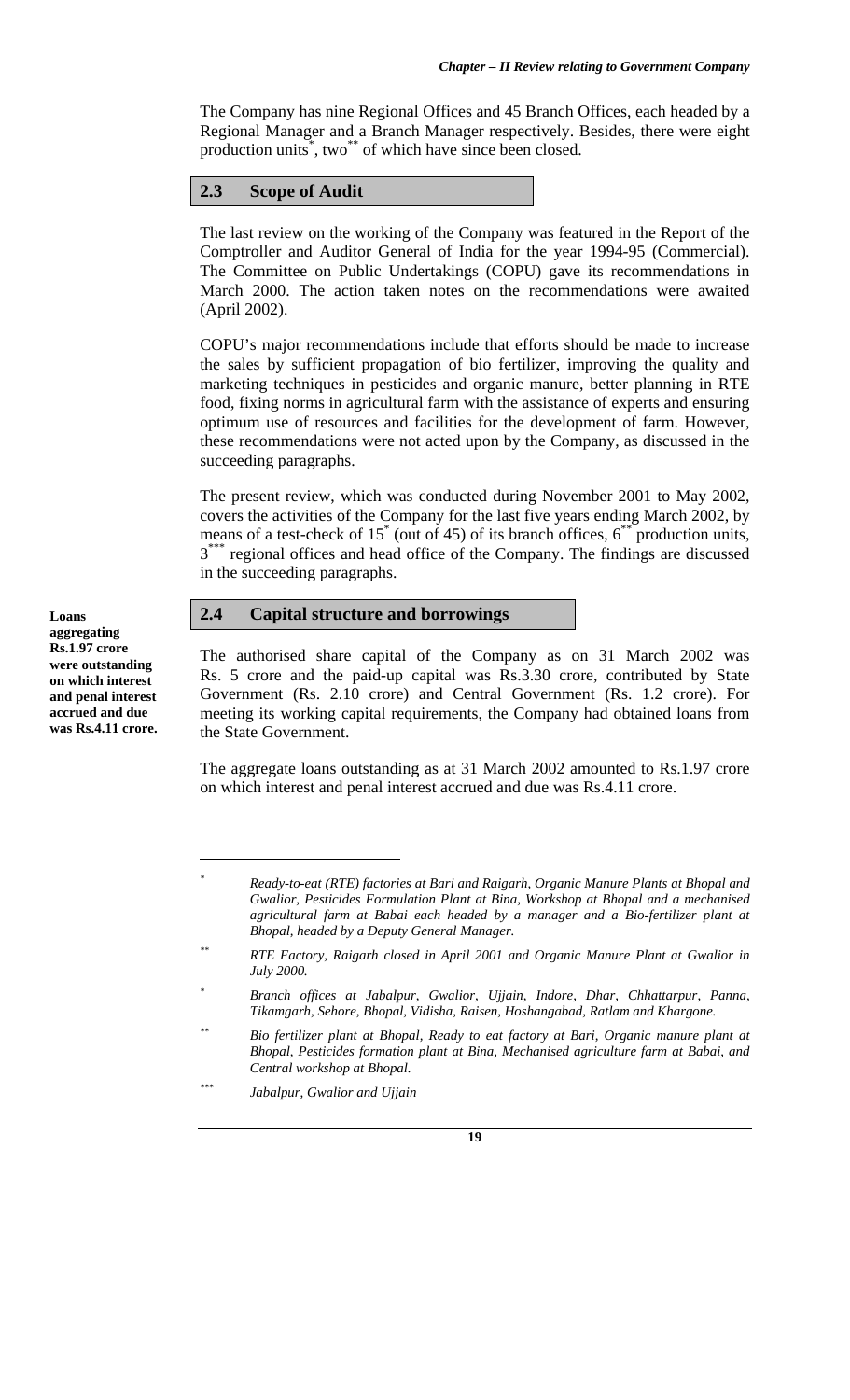### **2.5 Financial position and working results**

The Company has finalised its accounts up to 1999-2000. The financial position and working results of the Company for the last five years ending March 2000 are detailed in *Annexures 10 and 11* respectively.

The table given below indicates the profit earned by the Company during 1995-2000:

| Year                         | 1995-96   | 1996-97    | 1997-98    | 1998-99    | 1999-2000   |
|------------------------------|-----------|------------|------------|------------|-------------|
| Profit before tax            | 12.14     | 74.35      | 58.40      | 84.96      | 82.62       |
| Provision for tax            | 8.56      | 55.73      | 36.95      | 37.96      | 37.12       |
| Profit after tax             | 3.58      | 18.62      | 21.45      | 47.00      | 45.50       |
| Previous year<br>adjustments | $(-)2.48$ | $(-)11.45$ | $(-) 7.81$ | $(-) 9.68$ | $(-) 14.20$ |
| Net profit                   | 1.10      | 7.17       | 13.64      | 37.32      | 31.30       |

**(Rupees in lakh)** 

The profit of Rs.31.30 lakh for the year 1999-2000 was mainly due to accounting of non-trading income of Rs.1.15 crore and interest subsidy of Rs.0.98 crore for 1997-98 received from Government of India in 1999-2000 and not from Company's normal operations.

## **2.6 Operational performance**

### *P***e***rformance of production units*

As on March 1996, the Company was having eight production units of which two have since been closed. The table given below indicates profit (+) and loss (-) of eight production units during the last five years ended 31 March 2001:

### **(Rupees in lakh)**

| Name of production unit                            | Total Profit $(+)$ / Loss $(-)$ |
|----------------------------------------------------|---------------------------------|
| Mechanised Agriculture Farm, Babai                 | (-) 152.18 (upto March 2000)    |
| Organic manure plant Bhopal                        | $(-) 2.77$                      |
| Organic manure plant Gwalior (closed in July 2000) | (-) 33.21                       |
| Pesticides plant Bina                              | (-) 8.07 (upto March 2000)      |
| Ready-to-eat plant Bari                            | (+) 369.68                      |
| Central workshop Bhopal                            | (-) 37.10                       |
| Bio fertilizer plant Bhopal                        | $(+)$ 517.10                    |
| Ready-to-eat plant Raigarh (closed in April 2001)  | (-) 56.15                       |

**20**

**The profit of Rs.31.30 lakh was mainly due to non-trading income of Rs.2.13 crore.**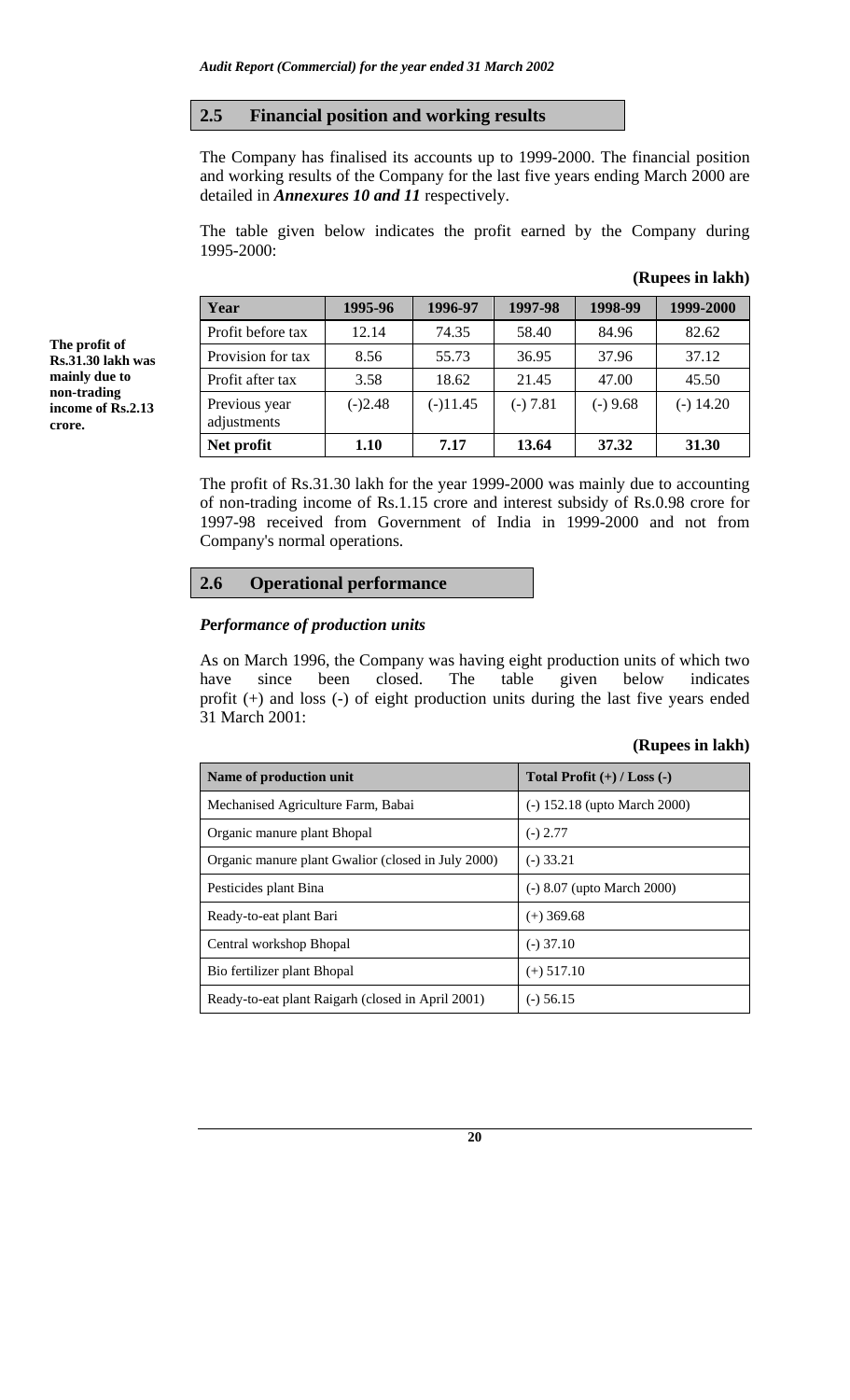A review of performance of the six functional units<sup>\*</sup> revealed that one unit has been incurring losses continuously, the operation of three plants had resulted in a net loss and only two plants were earning profits.

Production performance of these units is discussed below:

# **2.6A Mechanised Agricultural Farm, Babai**

The Company was having a mechanised agricultural farm at Babai (district Hoshangabad) to produce and distribute quality seeds among farmers, to demonstrate farming and use of latest agricultural machinery and to act as training ground for farmers and agricultural workers. A scrutiny of the working of the Farm revealed the following:

#### *2.6A(i) Low capacity utilisation*

The table given below indicates the total area available for cultivation, area cultivated and percentage of utilisation during the last five years ended 31 March 2001:

| <b>Particulars</b>        | 1996-97 | 1997-98 | 1998-99 | 1999-2000 | 2000-01 |
|---------------------------|---------|---------|---------|-----------|---------|
| Available land (acres)    | 1964    | 1964    | 1964    | 1964      | 1964    |
| Cultivated land (acres)   | 384     | 1541    | 1961    | 1269.50   | 1340    |
| Percentage of utilisation | 70.46   | 78.46   | 99.84   | 64.64     | 68.23   |

The percentage of utilisation fluctuated from 65 to 99 and dwindled from almost 100 in 1998-99 to 68 in 2000-01. The Company did not assign any reasons for this decreasing trend in utilisation of land.

#### *2.6A(ii) Low yield*

As regards the actual yield during 1996-2001 vis-a-vis the norms, the Farm had lost Rs. 2.96 crore due to low yield in respect of paddy, wheat, *thuvar* and potato as detailed in the *Annexure 12*.

It would be seen from Annexure 12 that the actual yield of wheat never touched even 50 per cent of the norm of 14.285 quintals /acre and ranged between 5.18 to 7 quintal/acre. In respect of *thuvar*, actual yield was worse, and it was in the range of 0.112 quintal/acre to 1.28 quintal /acre (2.75 to 31.37 *per cent* of the norm) only, as against the norm of 4.08 quintal / acre. The farm had, however, not cultivated *thuvar* during 1996-97 and 1999-2000 and potatoes during 1996-97 and 2001-2002 for which no reasons were on record. As regards paddy, the actual yield ranged from 11.63 to 16.00 quintal per acre, as against the norm of 16.326 quintal/acre.

The Farm was also cultivating potatoes in the area situated at Babai. The Department of Agriculture fixed an output of 35 quintal per acre in respect of commercial potatoes and 12.245 quintals in respect of true potatoes seeds (TPS).

**Due to low yield in wheat, paddy,**  *thuvar* **and potatoes, the farm suffered a loss of Rs.2.96 crore.** 

 $\overline{a}$ 

*<sup>\*</sup> Mechanised agriculture farm Babai, Organic manure plant Bhopal, Pesticides formation plant Bina, Ready to eat plant Bari, Central workshop Bhopal, Bio-fertilizer plant Bhopal.*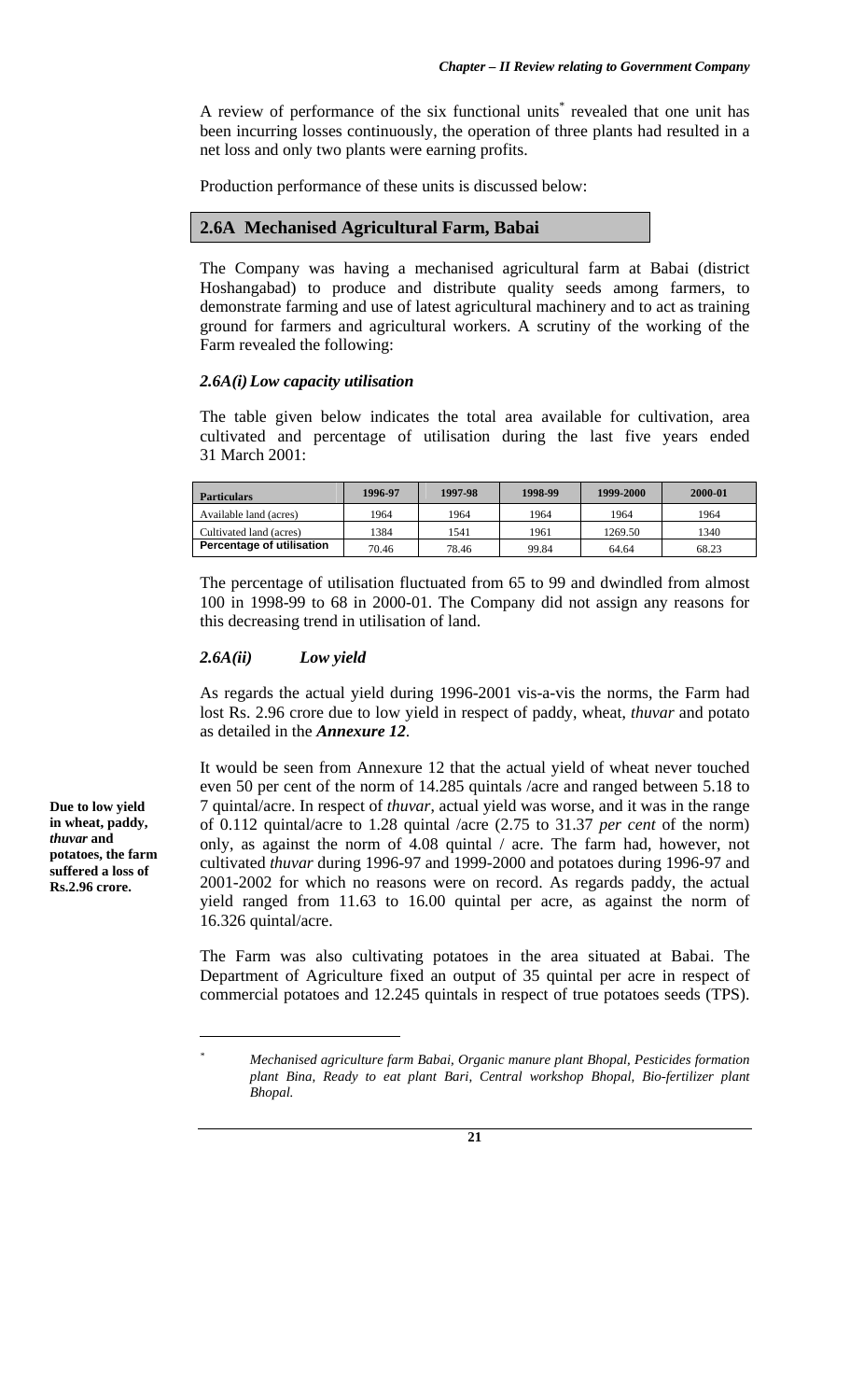The Farm had not, however, achieved the norm in any of the five years up to 31 March 2002 and the loss due to low yield worked out to Rs. 24.42 lakh.

The operating losses incurred by the Farm during 1996-2000 worked out to Rs. 1.52 crore. The Company had not analysed the reasons for the losses nor taken any remedial action.

A scrutiny of Company's records revealed that :

(a) The Company had not specifically identified the suitability of the crops for cultivation, as evident from the scrutiny of the farm plans.

(b) The Company had also not made necessary soil testing / scientific studies before taking up the cultivation in the vast area of farming, as only two soil tests were conducted over a period of 14 years.

(c) The Company had also not evolved an effective and proper system of internal controls for distribution of inputs like seeds, fertilizers, pesticides, and activities like reaping, harvesting, transporting, threshing and storage. Thus, it could not be checked in audit whether all the inputs shown as issued were actually utilised in cultivation to the extent of requirement and at appropriate time.

(d) The officials in charge of six units were unqualified and untrained in agricultural techniques and were employed as temporary employees for the last 16 years.

(e) Only one Deputy Manager was supervising the entire activities of the Farm extending to 3364 acres of land that too in addition to his overall charge of Stores and Accounts.

The Company stated (February 2002) that soil tests were conducted, adequate training was given and deployment of supervisory control was done on the basis of utility of staff and keeping in view the establishment expenses. The reply was not acceptable as there were no records to show that training was imparted, and that the officials in charge of the units were qualified. Further the staff engaged were only temporary employees.

## *2.6A(iii) Loss due to low sale price*

A review of the cost of production and the price at which the potatoes were sold revealed that the price fetched was always lower than the cost of production resulting in loss of Rs.21.23 lakh during 1999-2001 as noted below:

| Year          | <b>Quantity</b><br>produced (Otl) | Cost of<br>production<br>(Rs. in lakh) | <b>Quantity</b><br>sold (Otl.) | <b>Sales</b><br>(Rs. in lakh) | Loss on sale<br>(Rs. in lakh) | <b>Quantity</b><br>perished<br>(Qtl.) | Loss due to<br>perishing (Rs.<br>in lakh) |
|---------------|-----------------------------------|----------------------------------------|--------------------------------|-------------------------------|-------------------------------|---------------------------------------|-------------------------------------------|
| 1997-98       | 2035.15                           | 13.84                                  | 1949.05                        | NA                            | <b>NA</b>                     | 86.10                                 | 0.59                                      |
| 1998-99       | 1260.00                           | 10.89                                  | 1144.75                        | <b>NA</b>                     | <b>NA</b>                     | 115.25                                | 1.00                                      |
| 1999-<br>2000 | 3918.43                           | 29.06                                  | 2599.00<br>784.50              | 5.09<br>5.82                  | 14.18                         | 167.53<br>367.40                      | 1.24<br>2.72                              |
| 2000-01       | 2565.19<br>278.00                 | 12.58<br>4.81                          | 2137.19<br>--                  | 3.43<br>--                    | 7.05<br>--                    | 400.00<br>39.80                       | 1.96<br>0.69                              |
| <b>Total</b>  | 10056.77                          | 71.18                                  | 8614.49                        | 14.34                         | 21.23                         | 1176.08                               | 8.20                                      |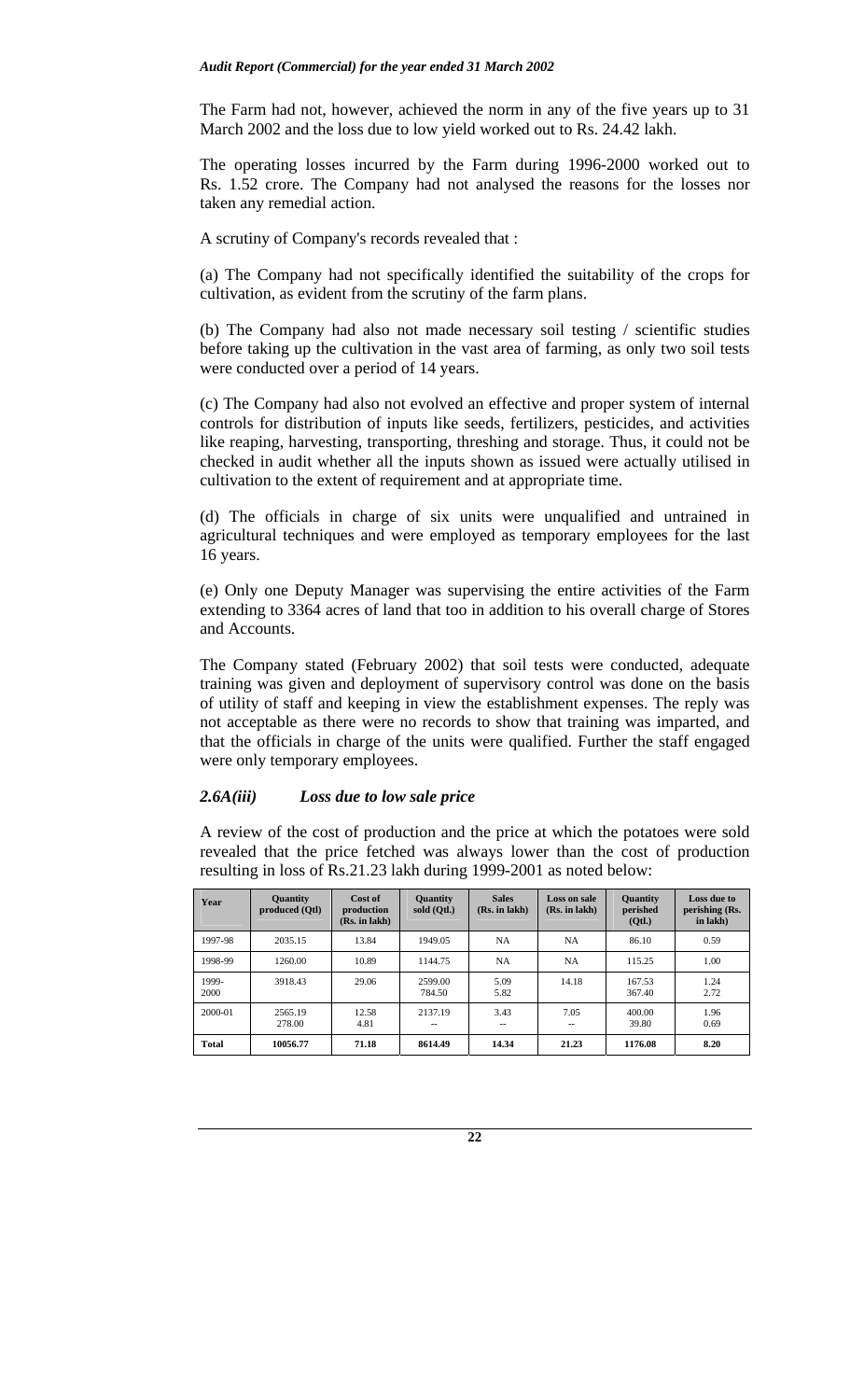No such separate data were available for wheat, paddy and *thuvar* for analysing the profitability of these crops.

## *2.6A(iv) Perishability of potatoes*

Though the unit had been cultivating and selling potatoes for many years, necessary precautionary efforts were not made to reduce the loss of potatoes due to perishability and 11.69 *per cent* of the produce costing Rs.8.20 lakh perished during the four-year period 1997-2001. No norms for perishability were fixed by the Company to exercise proper control over the yield.

Low yield and loss due to perishability as per the Company's internal inspection reports were mainly due to cultivation of potatoes in unsuitable land, cultivation with infected seeds resulting in large scale perishing, delayed sowing in the nursery leading to unsatisfactory sprouting of seeds, and delayed replantation resulting in adverse effects.

The Company did not conduct any detailed enquiry based on these findings nor fixed responsibility for the losses sustained.

The unit replied (March 2002) that potatoes could not be sold as seed due to shortfall in rains and consequent low demand. Further, sample test reports on potatoes sent to Central Potatoes Research Institute (CPRI), Shimla, to know reasons for the abnormal decay, were not received.

The reply was not tenable as failure to get the test report was due to non-payment of laboratory testing fee of Rs.13000 only and this led to delay in identifying the causes, as also in taking remedial action. The Company should have evolved a comprehensive plan to increase/preserve the potatoes' yield and improve the potato farming thereby avoiding losses in production.

# **2.6B Bio-fertiliser plant, Bhopal**

**2.6B(i)** The Company set up (1986) a bio-fertiliser plant at Bhopal at a cost of Rs.0.67 crore for production and distribution of bio-fertiliser among farmers through Block Development Offices and cooperative societies. The details of bio-fertiliser produced, distributed, sold through branches, quantity returned and lying with branches during 1996-2001 were as follows :

| Year      | <b>Quantity</b><br>produced | <b>Quantity</b><br>distributed | <b>Quantity</b><br>sold | <b>Percentage of sales</b><br>to distribution | <b>Returned by</b><br>branches and in<br>stock |
|-----------|-----------------------------|--------------------------------|-------------------------|-----------------------------------------------|------------------------------------------------|
| 1996-97   | 23.557                      | 23.524                         | 19.430                  | 82.60                                         | 4.094                                          |
| 1997-98   | 29.113                      | 28.979                         | 22.785                  | 78.63                                         | 6.194                                          |
| 1998-99   | 37.654                      | 37.593                         | 26.190                  | 69.67                                         | 11.403                                         |
| 1999-2000 | 38.662                      | 38.607                         | 29.215                  | 75.67                                         | 9.392                                          |
| 2000-01   | 36.292                      | 35.956                         | 25.00                   | 69.53                                         | 10.956                                         |
|           | 165.278                     | 164.659                        | 122.62                  | 74.47                                         | 42.039                                         |

## *(Quantity in lakh packets)*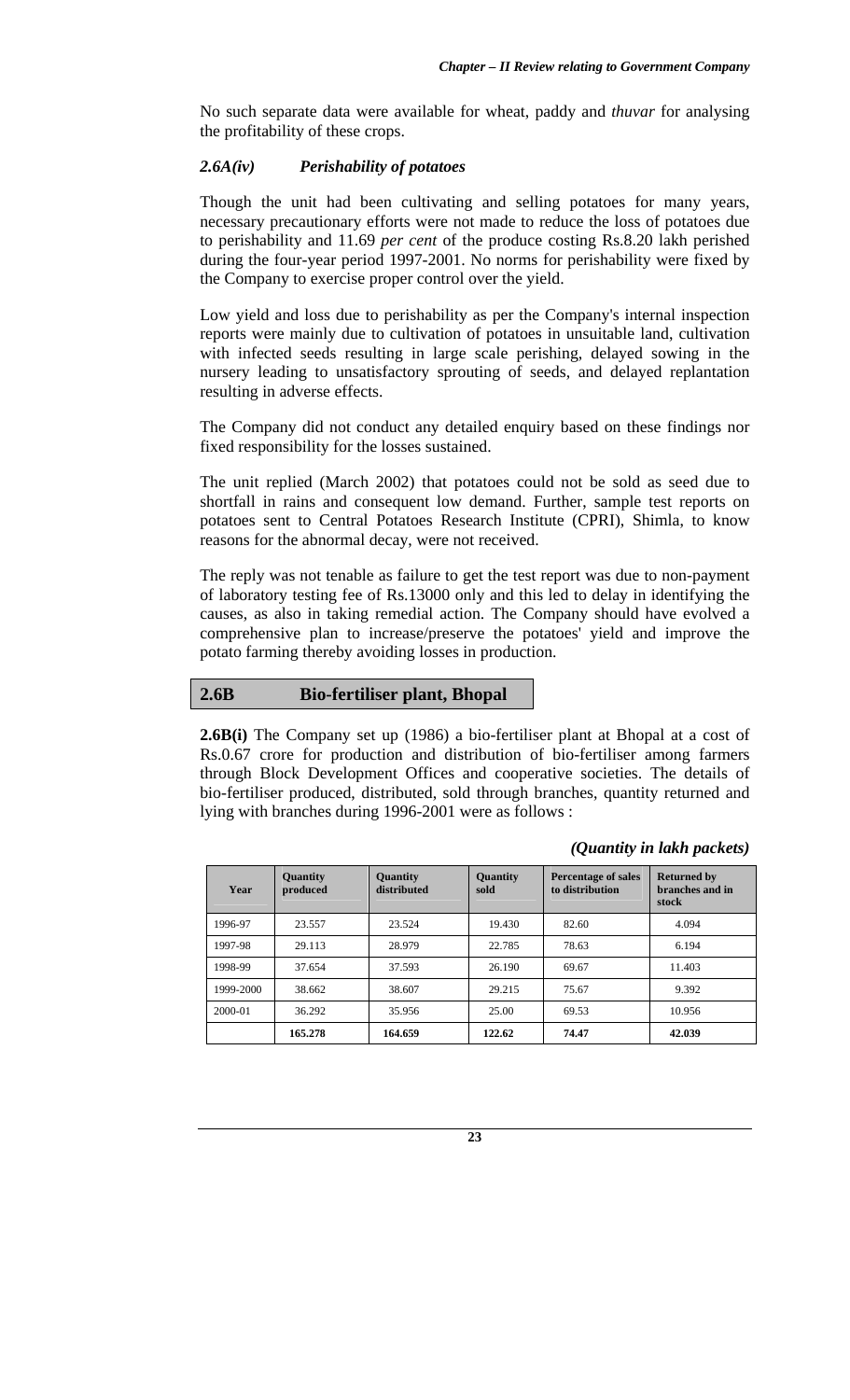Audit analysis revealed the following :

(a) The level of turnover had decreased from 83 *per cent* in 1996-97 to 70 *per cent* in 2000-01 despite COPU's recommendations that efforts be made to increase the sales and encourage the cultivators.

Out of 1.65 crore packets of culture distributed by the Plant, the branches could sell only 1.23 crore packets and 42.04 lakh packets (value: Rs.1.08 crore), the 6-month shelf-life of which had expired, were returned by them. The culture had to be reprocessed which resulted in a loss of Rs.1.00 crore. Thus, failure of the plant to plan the production according to demand and evolve suitable marketing strategy to dispose of the product had resulted in a loss of Rs.one crore.

(c) Though the Company was having packet wise (150/250 grams) details for the quantity produced and distributed, it did not, however, have break-up of the quantity sold and that in stock which were being accounted for only in number of packets without any indication as to how many of them were 150 or 250 gram packets. As such the closing stock figures were not reliable and pilferages/shortages of bio fertiliser could also not be ruled out.

Management stated (April 2002) that the lignite content was taken out after pulverisation and sterilisation of unsold culture and no reprocessing was involved. Further, sales returns of 30 *per cent* were anticipated at the time of taking up the project.

The reply was not convincing as the loss of Rs.one crore was arrived at only after reducing the cost of lignite. Further, a test-check in audit revealed that the sales returns were more than 30 *per cent* in respect of Bhopal, Sehore, Raisan and Vidisha districts. Had effective steps for marketing been taken, the plant could have substantially liquidated / reduced the unsold stock.

#### *2.6B(ii) Idle machine*

In order to ensure 95 to 100 *per cent* weighment accuracy for packing biofertiliser, the Company received (June 1996) a grant of Rs.23.81 lakh from Rajiv Gandhi Institute of Advanced Technology, New Delhi, for purchase of an automatic form-fill packing machine. Though the task force group formed for this purpose expressed (February 1997) apprehensions about the suitability of such machine, the Company purchased and installed (March 1998) a machine from I.C.M.C. Corporation, Trichy, Tamil Nadu, even without pre-delivery inspection and paid Rs.14.40 lakh (80 *per cent* of the cost) to the supplier. The trial run of the machine was not successful but the Company did not take action to obtain replacement of machine or recover the amount paid. The machine was simply kept idle (March 2002) with the Company and the Company continued with manual packing of bio-fertilizer.

Thus, the Company's acceptance of the machine without pre-delivery inspection, despite being aware of its unproven technology and its failure to recover the amount paid, resulted in machine costing Rs.14.40 lakh remaining idele for over five years.

The Company while admitting the facts stated (May 2002) that steps would be taken to repair the machine.

**Packing machine purchased at a cost of Rs.14.40 lakh remained idle.** 

**The Company suffered a loss of Rs.1.00 crore due to expiry of life of bio fertilisers.**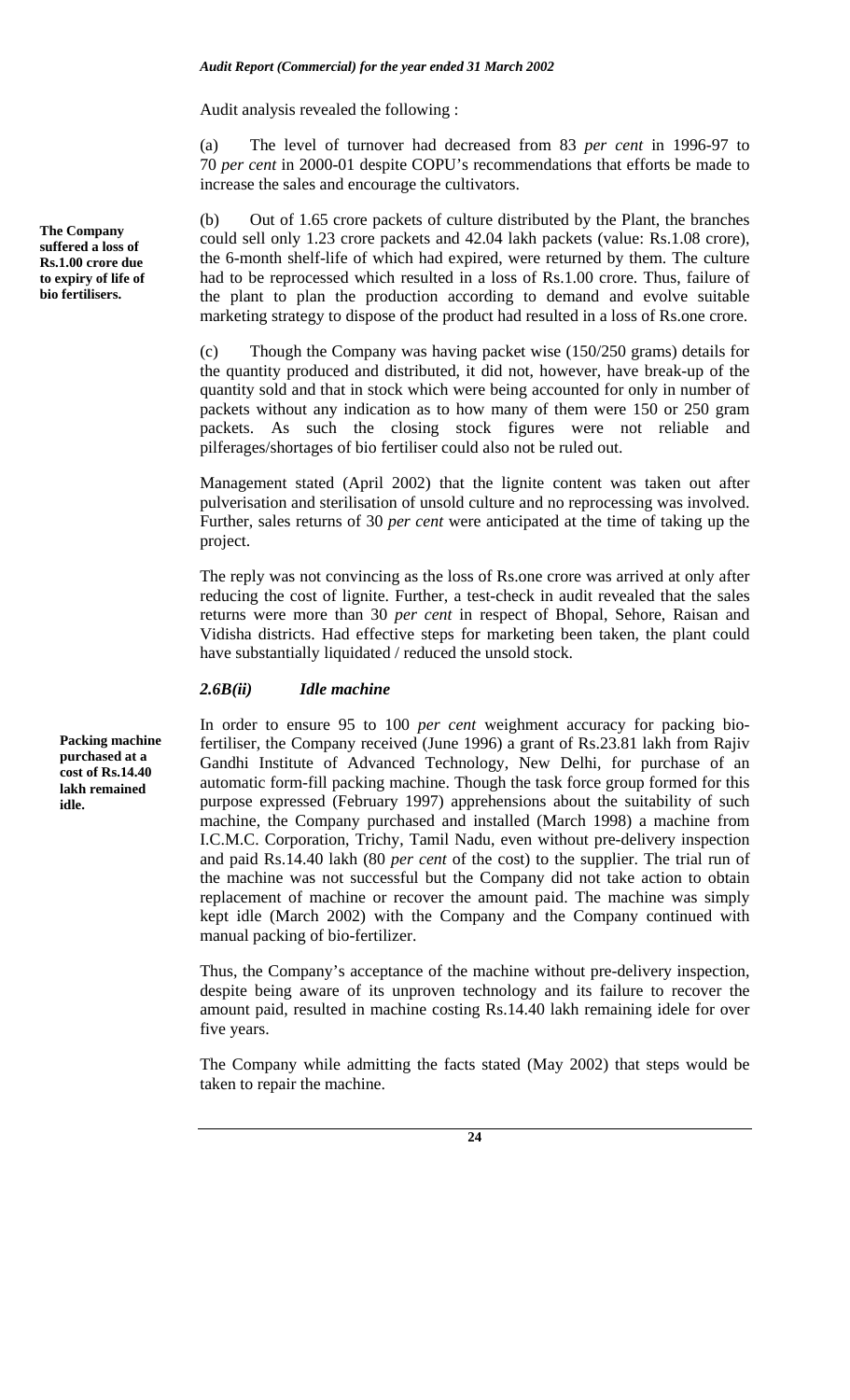# **2.6C Ready-to-eat food plant, Bari**

**2.6C(i)** The Company set up (June 1995) a ready-to-eat (RTE) food factory at Bari (Raisen district) with an installed capacity of 6000 M.T. of panjeeri at a cost of Rs. 1.21 crore. The panjeeri produced was supplied to various Anganwadis owned and controlled by Mahila and Bal Vikas Department of State Government.

The table below indicates the quantity of panjeeri produced, sold and capacity utilisation for the last five years up to 31 March 2002:

| Year      | Quantity produced (M.T.) | Quantity sold (M.T.) | Capacity utilisation (per cent) |
|-----------|--------------------------|----------------------|---------------------------------|
| 1997-98   | 4000.175                 | 3856.95              | 66.67                           |
| 1998-99   | 4525.425                 | 4704.42              | 75.42                           |
| 1999-2000 | 4362.125                 | 4253.57              | 72.70                           |
| 2000-01   | 4439.75                  | 4585.37              | 74.00                           |
| 2001-02   | 4708.89                  | 4708.77              | 78.48                           |

It was noticed that the lower capacity utilisation was due to controllable factors which resulted in less realisation of potential profit of Rs.0.56 crore as shown in the table given below:

| Stoppage of production for<br>want of | <b>Shifts lost</b> | <b>Production lost (M.T.)</b> | <b>Less realisation of profit</b><br>(Rs. in lakh) |
|---------------------------------------|--------------------|-------------------------------|----------------------------------------------------|
| Raw material                          | 354                | 1888                          | 21.81                                              |
| Labour                                | 28                 | 149                           | 1.72                                               |
| Inadequate maintenance                | 347                | 1851                          | 21.38                                              |
| Power                                 | 172                | 917                           | 10.59                                              |
| <b>Sub Total</b>                      | 901                | 4805                          | 55.50                                              |
| Other reasons                         | 298                | 1589                          | 18.35                                              |
| <b>Total</b>                          | 1199               | 6394                          | 73.85                                              |

Audit scrutiny also revealed that the Company had not kept required raw material despite fixing the re-order level, had a generator set of insufficient capacity and had not followed the preventive maintenance programme. Compnay's failure to produce additional 4805 M.T. of panjeeri resulted in forgoing profit of Rs. 0.56 crore.

Management admitted (March 2002) that the generator set installed with 63 KVA rating was low in capacity as it would not run the pulverisor to meet flour roasting requirement for producing panjeeri. The reply was indicative of the unpreparedness of the Company to make best possible use of the available opportunities to maximise its profits.

## *2.6C(ii) Avoidable payment of electricity charges*

The Company entered (April 1994) into an agreement with Madhya Pradesh Electricity Board (Board) for supply of energy with a contract demand of 250 KVA to RTE, Bari without assessing the energy requirements with reference to the connected load of plant and machinery installed. The terms and conditions of agreement stipulated, inter alia, that the unit could seek reduction in contracted demand on satisfying the Board about the reduced connected load, and the unit

**25**

**Low utilisation of capacity due to controllable factors resulted in loss of potential profit of Rs.0.56 crore.**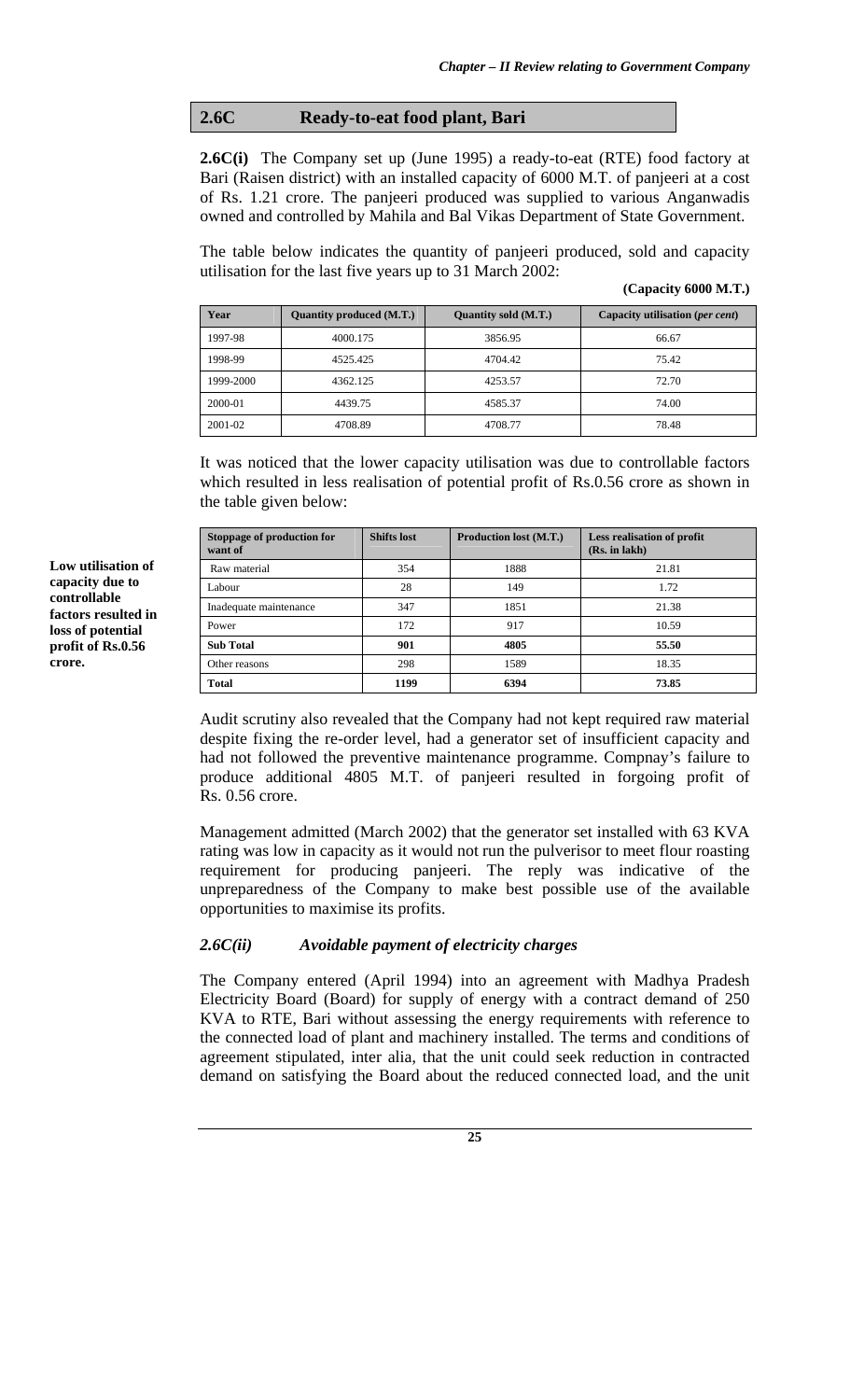should maintain an average power factor (PF) above 90 *per cent* failing which penalty was payable at prescribed rates.

Audit scrutiny revealed that though the maximum monthly demand availed by the unit since inception to 2002 ranged between 32 and 108 KVA, the unit paid monthly demand charge for minimum 188 KVA (75 *per cent* of contract demand of 250 KVA) as per the agreement. This resulted in avoidable expenditure of Rs.9.83 lakh. As against the PF of 90 *per cent*, the actual PF during the period ranged between only 22 and 89 *per cent* for which penal charges of Rs.3.83 lakh also had to be paid.

Thus, the failure to get the contract demand reduced to the extent of need and to maintain power factor at 90 *per cent* resulted in an avoidable expenditure of Rs.13.66 lakh.

The unit replied that its request (December 2001) to reduce the contracted demand from 250 KVA to 150 KVA was not accepted by the Board, not being satisfied about reduction in connected load. The facts remained that despite Company's efforts, it continued to pay the electricity charges for 188 KVA.

## *2.6C(iii) Non-recovery of sales tax*

The Company did not have any formal agreement with Head of Mahila and Bal Vikas (MBV) Department of State Government and it has been selling panjeeri at the rate of Rs. 12500 per M.T.through its branches which had entered into agreements with the Collectors at the district level. Such agreement did not include provision for recovery/reimbursement of taxes/levies. The Company increased the price of panjeeri from Rs.12500 to Rs. 13650 per M.T. in April 2000 due to introduction of 8 *per cent* sales tax and raised bills which included Rs.1.05 crore towards sales tax (up to March 2002). The MBV Department, however, rejected the claims for tax stating that a proposal for exemption from sales tax was submitted to Government and further there was no provision in the agreements for payment of taxes.

Thus, the Company's failure to include suitable provision in agreements for recovery of taxes levied resulted in non-recovery of Rs. 1.05 crore (up to March 2002) paid as sales taxes.

The Company stated (April 2002) that MBV Department was taking action for reimbursement of tax paid. The reply was not tenable as the Government had refused to grant exemption to the Company from payment of sales tax. The Company could not so far obtain reimbursement of the tax paid in the past.

## **2.6D Ready-to-eat factory, Raigarh**

The Company was supplying *panjeeri* to MBV Department through its production unit at Raigarh at Re.0.50 per packet of 60 grams (Rs.8333 per M.T.).

It decided in March 1994 to request for revision of price which was accepted (April 1995) by a committee, headed by the Secretary of the MBV department.

**26**

**Failure to reduce contracted demand resulted in avoidable expenditure of Rs.13.66 lakh.** 

**Failure to include the clause in agreement for collection of sales tax resulted in non-recovery of Rs.1.05 crore.**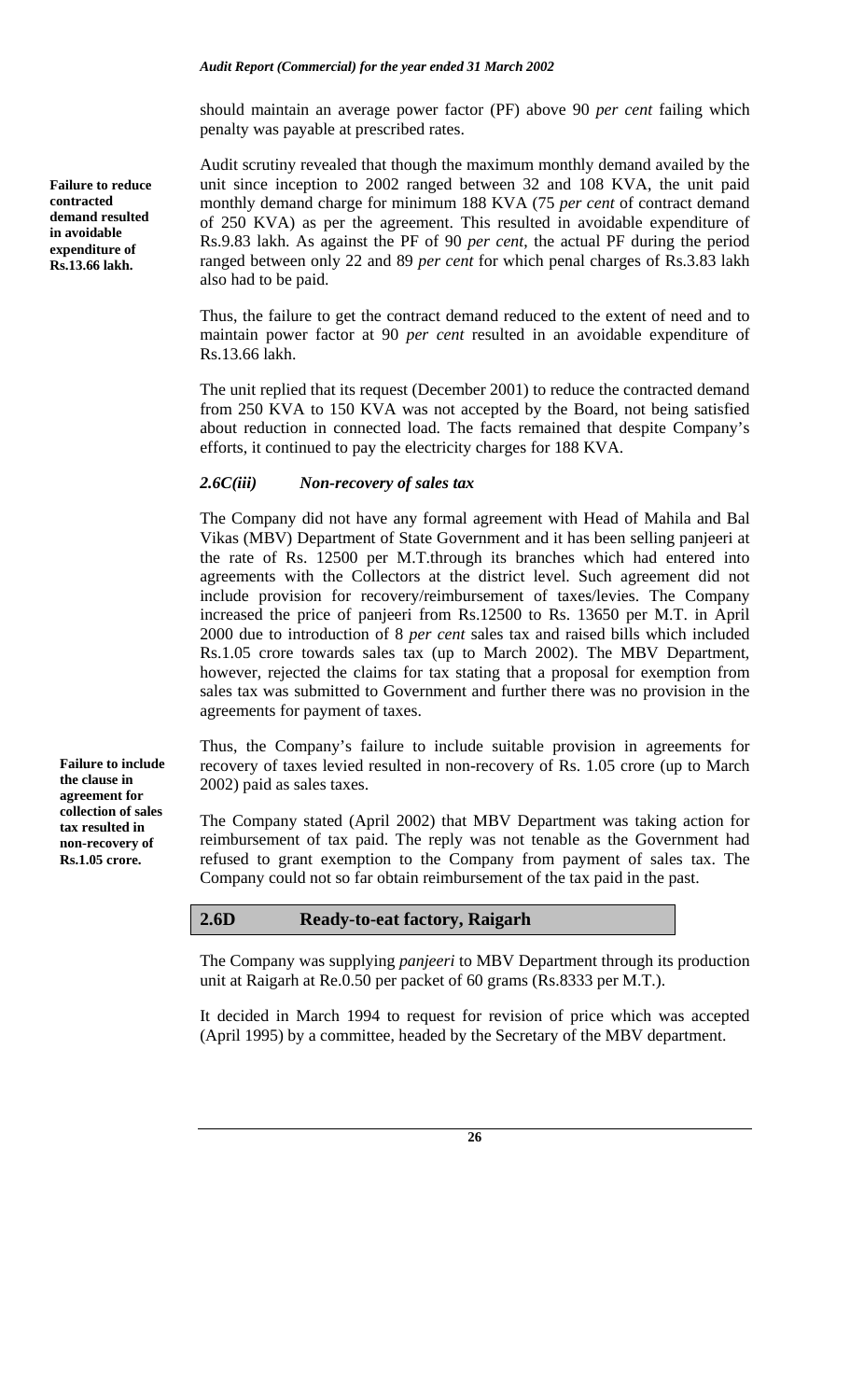**Failure to obtain Government orders in support of price increase resulted in loss of Rs.0.93 crore.** 

The Company, without ensuring the issue of formal orders by Government to this effect, preferred claims at the revised rates of Rs.12167 per MT for supplies made from February 1994. The Department did not accept the Company's claims at enhanced rates in the absence of Government orders to this effect. The Company's failure to take follow-up action for issue of formal orders thus resulted in non-recovery of Rs. 0.93 crore.

Management stated (May 2002) that efforts were being made to recover the amount. The reply was not tenable as the Company was not able to recover the amount and had written off the amount.

## **2.6E Pesticides formulation plant, Bina**

The Company was having a pesticides formulation Plant at Bina to produce and distribute quality wettable dusting powder and liquid to farmers at reasonable prices. The table below indicates the details of quantity produced, sold and capacity utilised for the five years up to 2001-2002:

| <b>Product</b>                                                                 | 1997-98        | 1998-99       | 1999-2000      | 2000-01        | 2001-2002     |
|--------------------------------------------------------------------------------|----------------|---------------|----------------|----------------|---------------|
| I. Wettable dusting<br>powder<br>(a) Installed capacity<br>(MT)                | 2640           | 2640          | 1500           | 1500           | 1500          |
| Production<br>(b) Thyram $75\%$ (MT)<br>(c) Capacity utilisation<br>(per cent) | 74.755<br>2.83 | 2.305<br>0.09 | 13.891<br>0.93 | 28.370<br>1.89 | 30.76<br>2.05 |
| $(d)$ Sales $(MT)$                                                             | 50.47          | 2.80          | 19.582         | 22.925         | 3.60          |
| II. Liquid<br>(a) Installed capacity<br>$(in$ Kls $)$<br>(b) Production        | 500            | 500           | 500            | 500            | 500           |
| Butachlore 50% (Kl)                                                            | 2.625          | Nil.          | 3.829          | N <sub>i</sub> | 0.93          |
| (c) Capacity utilisation<br>(in %)                                             | 0.53           | Nil           | 0.77           | N <sub>i</sub> | 0.19          |
| Sales in Kl.                                                                   | 0.89           | 0.39          | 1.25           | 1.64           | 2.50          |

It would be seen from the above that the capacity utilisation was negligible (less than three *per cent*). The Company's production performance relating to liquid form was also negligible (less than one *per cent*).

Audit scrutiny revealed that main reason for the low production was constraints in sales. Though the plant has been in operation for two decades, the Company has not evolved any long term strategy for marketing its products.

It was also noticed that the Company had been selling pesticides manufactured by other private companies in addition to its own. The sale by the Company of its own pesticides, compared to total sale of pesticides ranged between 9.4 to 21.1 *per cent*, as indicated below: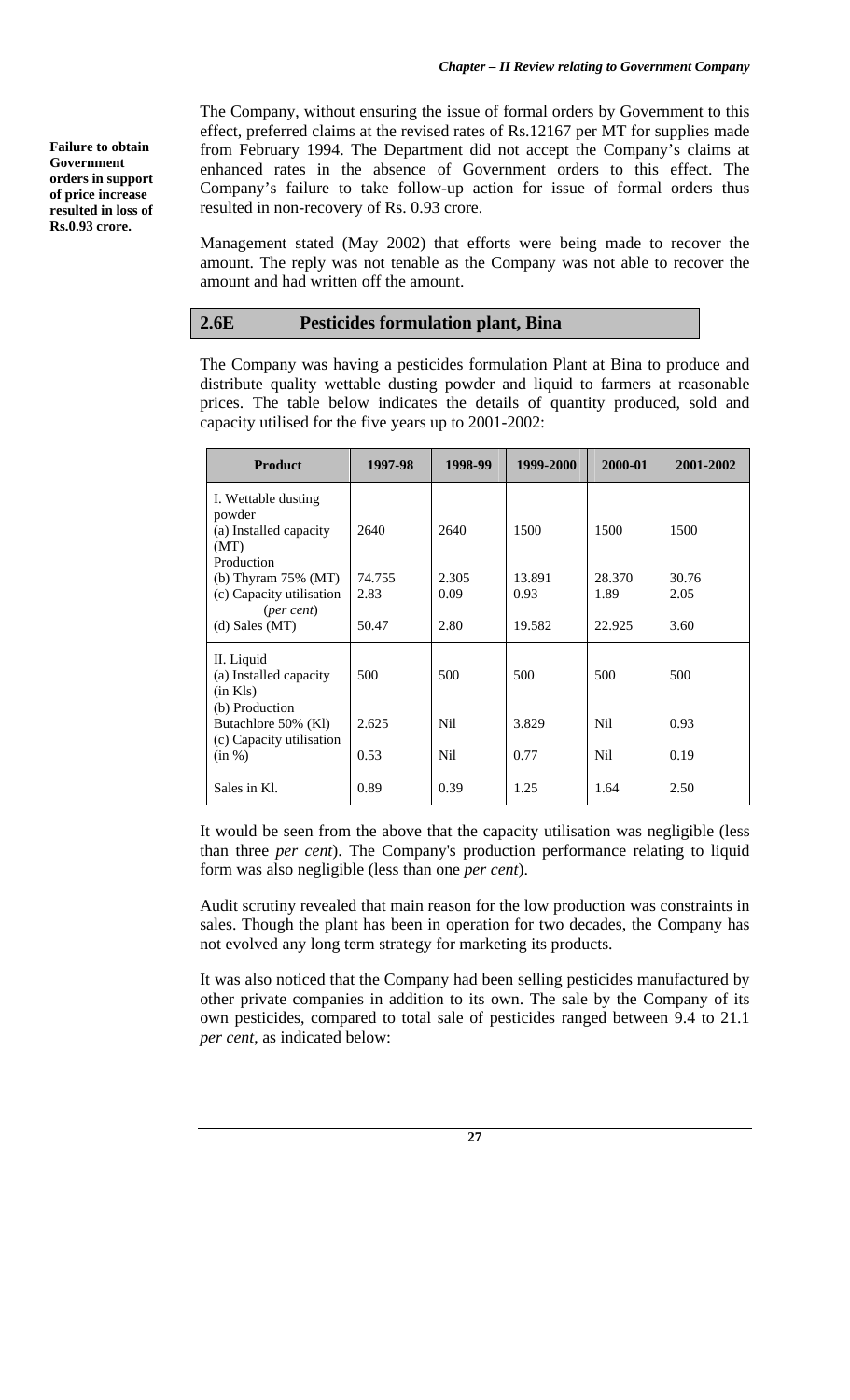#### *Audit Report (Commercial) for the year ended 31 March 2002*

| Year      | <b>Total</b><br>value<br>of<br>sale of<br>pesticides | Value of sale of Company's own<br>pesticides | Percentage of $(3)$ to<br>(2) |
|-----------|------------------------------------------------------|----------------------------------------------|-------------------------------|
|           |                                                      | 3                                            |                               |
|           |                                                      | Rs. in lakh                                  |                               |
| 1996-97   | 176.92                                               | 20.74                                        | 11.7                          |
| 1997-98   | 199.58                                               | 42.16                                        | 21.1                          |
| 1998-99   | 235.90                                               | 22.28                                        | 9.4                           |
| 1999-2000 | 179.44                                               | 27.38                                        | 15.3                          |

COPU has recommended that deficiencies in marketing management leading to low sales, despite the existence of large demand, be analysed and efforts made to increase the sales according to market situation, quantity and price of pesticides. However, the Company, while selling more quantity of pesticides of private companies than its own, failed to identify the farmers' preference, market trends and accordingly frame suitable strategy. The Company's failure resulted in the unit incurring a loss of Rs.8.07 lakh during the four years up to 1999-2000 besides defeating the purpose of setting up the plant for production and distribution of quality pesticides to farmers.

The Company stated (May 2002) that though efforts were made to increase the business, these were not successful. Further, steps taken to sell the plant also could not materialise as there was no offer. Thus, the plant was being run with minimum expenditure.

The reply was not convincing as use of pesticides was an integral part of farming activity and therefore, the Company should have taken effective steps to improve the marketing so that the plant could be made viable and objective of its formation could also be realised.

## **2.6F Organic manure plants**

The Company decided in October 1993 to set up two organic manure plants in technical collaboration with Excel Industries Limited, Bombay, which agreed to take 50 *per cent* of production.

The project report envisaged that before setting up the plant on commercial basis, (a) market was to be developed around production units to reduce outward carriage, (b) as regular usage of organic manure would improve soil fertility, its application should be promoted through government agencies, and (c) since its effect was slow as compared to chemical fertilizers, aggressive motivation was required to promote the product.

The Company, without promoting the application and developing market for the product, set up the two plants, one each at Bhopal (December 1993) and Gwalior (September 1995), each with an installed capacity of 4000 MT at a total cost of Rs.1.94 crore.

The table in *Annexure 13* summarises the details of organic manure produced, sold and capacity utilisation of these two units for the last five years up to March 2002.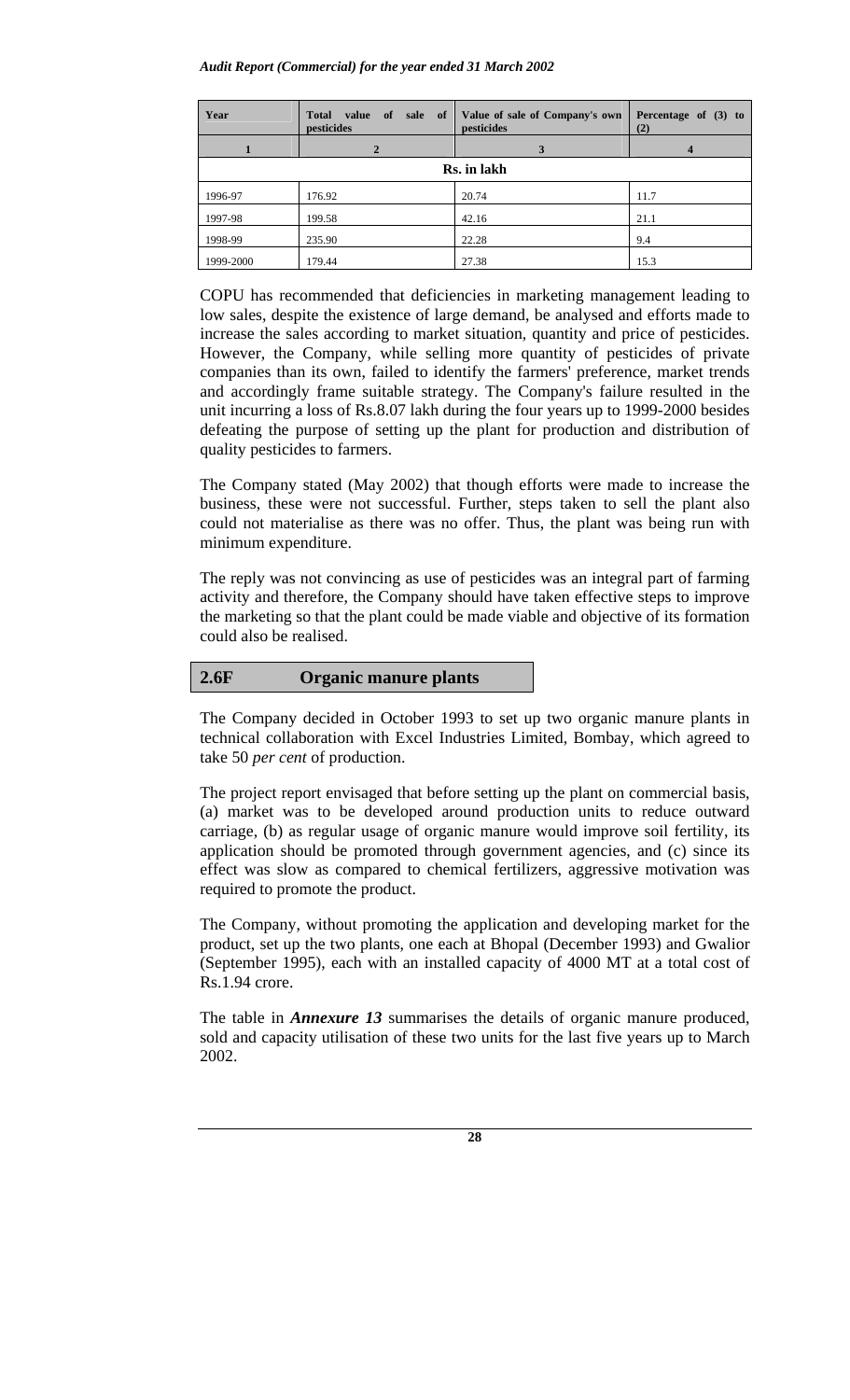It may be seen from Annexure 13 that the capacity utilisation in both the plants was less than 50 *per cent* and the units were not able to fully dispose of even the limited quantity of manure produced. The percentage of sales to total stock decreased from 74.1 in 1997-98 to 47.00 in 2001-02 in respect of Bhopal unit and from 78.47 in 1998-99 to a measly 8.5 in 2000-01 in Gwalior unit, indicating lack of adequate marketing efforts.

Due to low capacity utilisation, low turnover and high inventory, the units incurred losses of Rs.35.98 lakh during the last five years up to 31 March 2001 and consequently the unit at Gwalior was closed in July 2000.

Audit scrutiny revealed the following:

**Due to low capacity** 

**lakh.** 

**utilisation and low turnover the plants suffered a loss of Rs.35.98** 

(i) Except in 1997-98, the collaborators did not lift 50 *per cent* of production. The Company's failure to ensure delivery of stock to collaborators resulted in its forgoing sale of 4453.51 MT (value Rs.0.56 crore);

(ii) COPU had desired that steps should be taken to propagate the use of organic manure and to strengthen marketing so that its sale and use could be made possible during the shelf life period. However, due to long period of storage beyond shelf life (six months), the Company had to reprocess the manure and incur additional expenditure of Rs.15.49 lakh.

Thus, the Company's failure to promote the product and develop market resulted in the units incurring losses and closure of one unit. Besides, the socio-economic benefits expected from the project were also not fully achieved.

While admitting (April 2002) the facts, the Company stated that farmers were not coming forward to use the organic manure. The reply was only indicative of Company's inadequate promotional and marketing efforts to develop and encourage the use of the product.

## **2.7 Trading activities**

**2.7A** The table below indicates the sales performance of the Company for the last five years up to March 2001.

*(Rupees in crore)* 

| Year      | <b>Total sales</b> | Sale of subsidised<br>items | of<br>Percentage<br>Col.3 to Col.2 | <b>Sale</b><br>of<br>own<br>products | Percentage of Col.5 to<br>Col.2 |
|-----------|--------------------|-----------------------------|------------------------------------|--------------------------------------|---------------------------------|
|           | $\mathbf{2}$       |                             | $\boldsymbol{4}$                   | 5                                    | $\mathbf{o}$                    |
| 1996-97   | 150.30             | 137.13                      | 91.2                               | 9.75                                 | 6.5                             |
| 1997-98   | 238.72             | 224.23                      | 93.9                               | 12.20                                | 5.1                             |
| 1998-99   | 192.45             | 177.09                      | 92.0                               | 14.74                                | 7.7                             |
| 1999-2000 | 195.76             | 183.31                      | 93.6                               | 13.84                                | 7.1                             |
| 2000-01   | 166.69             | 147.90                      | 88.7                               | 9.77                                 | 5.9                             |

The Company attributed the falling sales to low rainfall, competition from private firms and withdrawal of subsidy on fertilisers during 2000-01 by Government of India. However, the Company was heavily dependent on subsidised items for its

**continues to depend on subsidised items for its sales.** 

**The Company**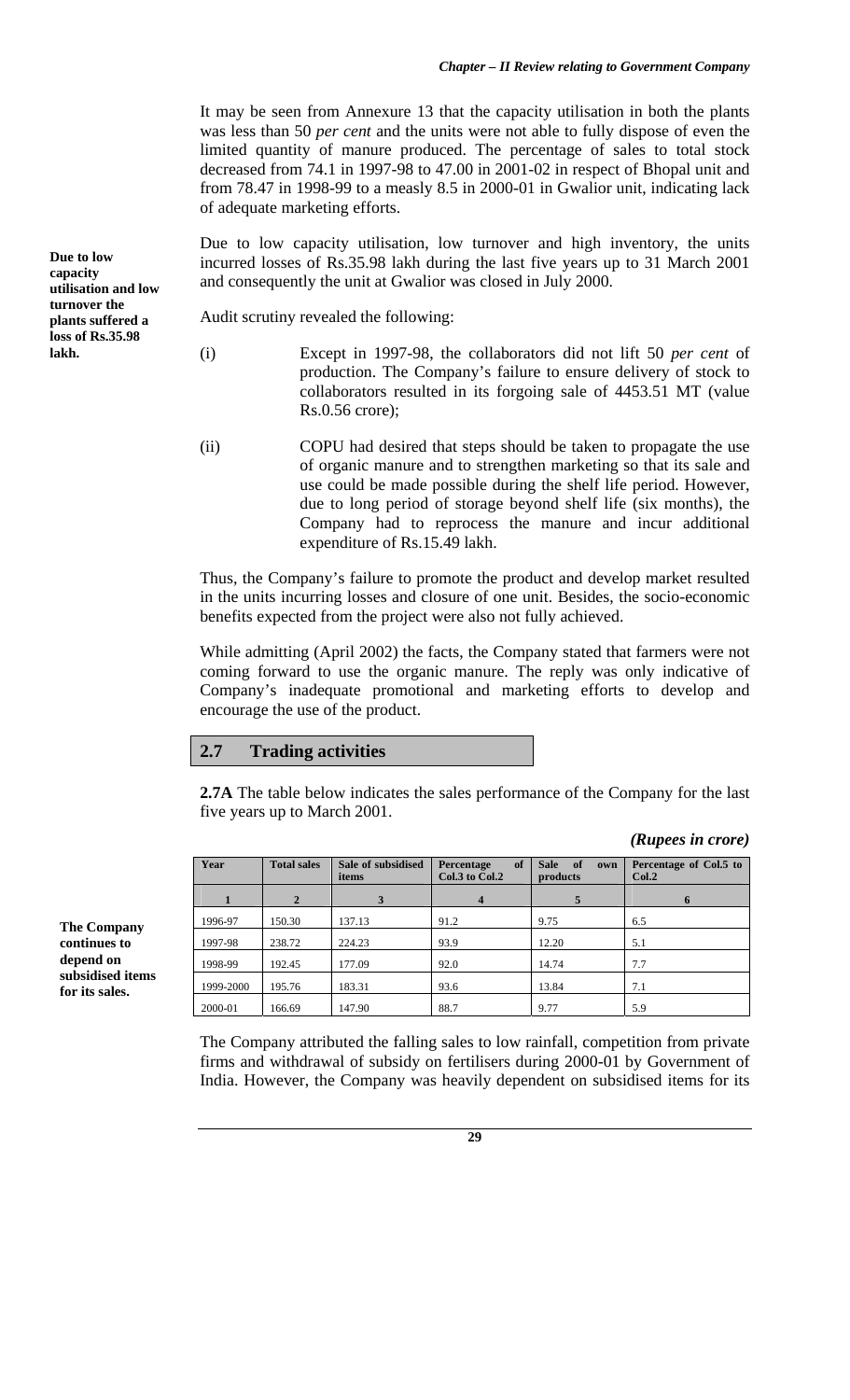turnover and had not evolved suitable and effective marketing strategy to improve the sale of other items and also sale of its own products, despite being in existence for more than three decades.

## *2.7B Supply of Daliya and Khichadi without specific orders*

*Daliya* (wheat granules) and *Khichadi* (a mixture of rice and moong dal) are uncooked food and hence are not 'ready to eat' items. State Government issued orders (May 1999) that MBV Department should purchase only those items which are produced in the Company's plants. Further, the Company was to obtain prior approval from State Government for the supply of *Daliya* and *Kichadi* to MBV Department. The Company, without obtaining specific orders from State Government supplied (May 1999) 102.75 MT of *Khichadi* valuing Rs.12.84 lakh and 50 MT of *Daliya* valuing Rs.6.25 lakhs to MBV Department in Sehore district. The Company's bills for these supplies had not been accepted by the Department so far (June 2002) as there was no order to supply *Daliya* and *Khichadi*. The Company had not taken any steps either to obtain order from Government subsequently or to realise the value of *Daliya* and *Khichadi* from the Department. Thus, supply of these items without specific order and failure to take follow-up action resulted in non-recovery of Rs.19.09 lakh.

## **2.8 Service activities**

## *Custom hiring and well boring activity*

**The Company suffered loss of Rs.2.63 crore in custom hiring and well boring activities due to high operational expenses.** 

As a part of promoting agricultural activities in the State, the Company took up activities like custom hiring and well-boring. This envisaged hiring out equipments such as dozers, boring machines and air compressors along with technical staff for drilling tubewells at farmers' sites and assisting in the construction of dams. The rates of hire charges were fixed by a joint committee.

Audit scrutiny revealed that the Company earned an income of only Rs.4.98 crore by way of custom hiring and well-boring against the expenditure of Rs.7.61 crore resulting in a loss of Rs.2.63 crore due to the following factors:

(i) Though the hire charges were increased periodically from Rs.30 per foot in November 1996 to Rs.33 per foot in September 1998 and Rs.37 per foot in November 1999, cost estimates were not prepared before revising the rates. Thus, failure of the Company to link the service charges with the cost of operation before the revision of rates and to reduce the cost of operation resulted in loss of Rs.2.63 crore.

(ii) Despite increase in rates, the income from such activities had decreased from Rs.1.18 crore in 1996-97 to Rs.1.04 crore in 1999-2000. This was indicative of the Company's failure even to maintain the current level of operation of this activity.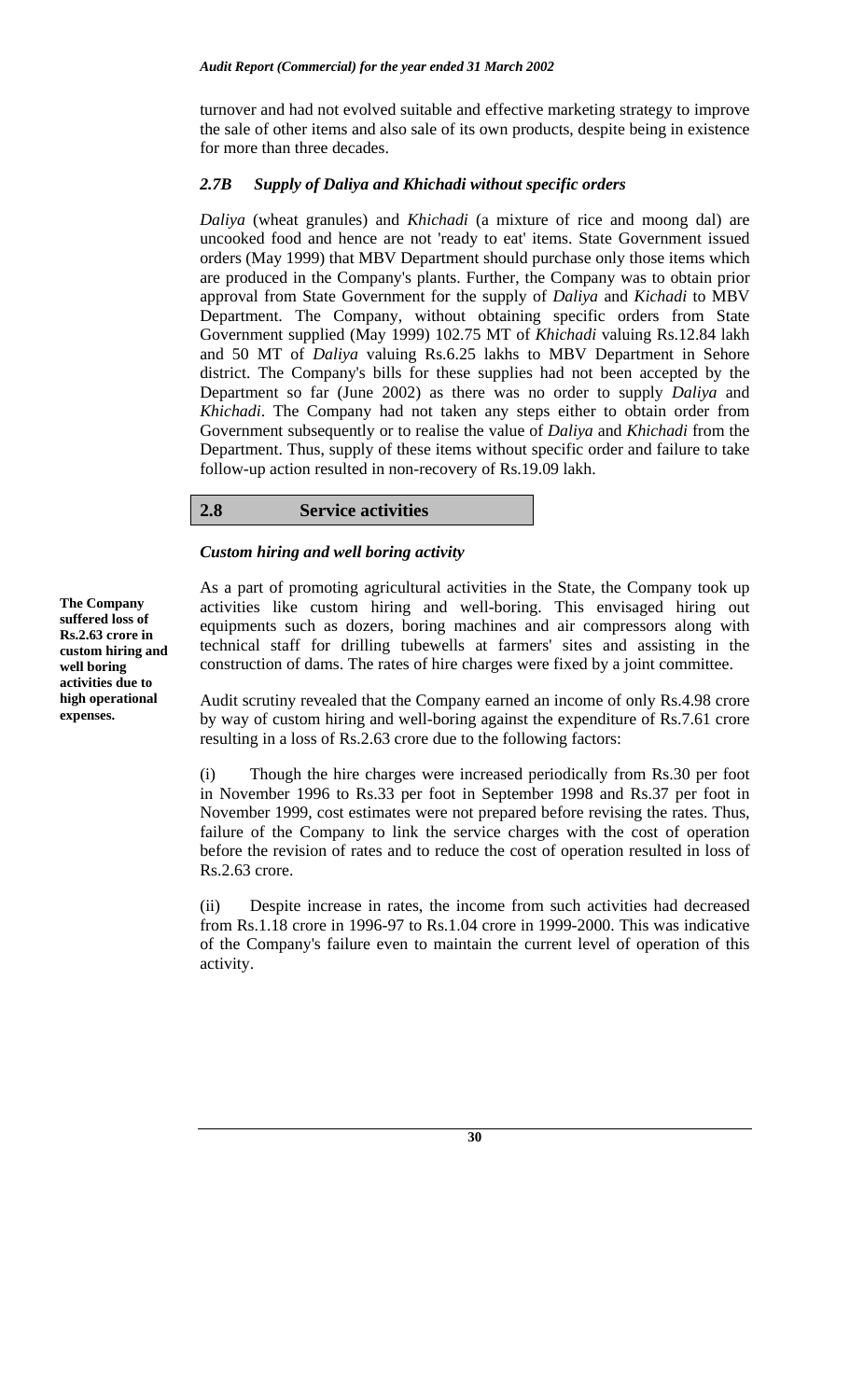# **2.9 Investment**

## *Lack of monitoring and delay in disinvestment resulting in loss of interest*

During the period under review the Company assisted the setting up of two agrobased industries. In the case of Rashel Agro Tech. Pvt. Limited, Indore (Promoters) the Company decided (December 1995) to invest Rs.50 lakh as equity in their proposed project for cultivation and processing of button mushrooms at a cost of Rs.15.67 crore at Mhow (Indore district). As per the share subscription agreement entered into (July 1996) by the Company, promoters were to repurchase all the equity shares held by the Company under the following circumstances, whichever being earlier:

- (i) after completion of five years from the date of sanction (16 January 1996), or
- (ii) three years from the date of commercial production, or
- (iii) immediately on completion of lock-in period as stipulated in prospectus, or
- (iv) 30 days of the close of public issue if at least 90 *per cent* of the shares offered through public are not taken up, or
- (v) on giving one month's notice.

The shares were to be repurchased at the highest value of shares quoted or face value of the share plus compound interest at the rate of 19.5 *per cent* per annum from the date of investment minus the dividends received or book value as per latest audited balance sheet, whichever was the highest. As per the terms of agreement, the Company was also entitled to appoint one Director on Promoters' Board of Directors.

The Company released (July 1996) the equity of Rs.50 lakh and was allotted (October 1996) 500,000 shares of Rs.10 each, fully paid. Due to poor financial position, Promoters did not set up the unit, which was later on abandoned. Even though the Company had its nominee on Promoters' Board, it became aware of (July 1999) abandonment of the project from Madhya Pradesh Financial Corporation only, which had got back its own investments. Thereafter, the Company approached (December 1999) the Promoters for buy-back of shares. It allowed extensions of time to Promoters for payment of equity, without insisting on interest. It finally received Rs.50 lakh during December 1999 to January 2002 but without any interest. The Company's failure to monitor progress of the project, delay in disinvestment and failure to insist on interest on investment though provided for in the agreement, resulted in loss of interest of Rs.0.69 crore.

It was replied (May 2002) that claim for interest was under consideration of the management.

**Delay in disinvestment resulted in a loss of Rs.0.69 crore.**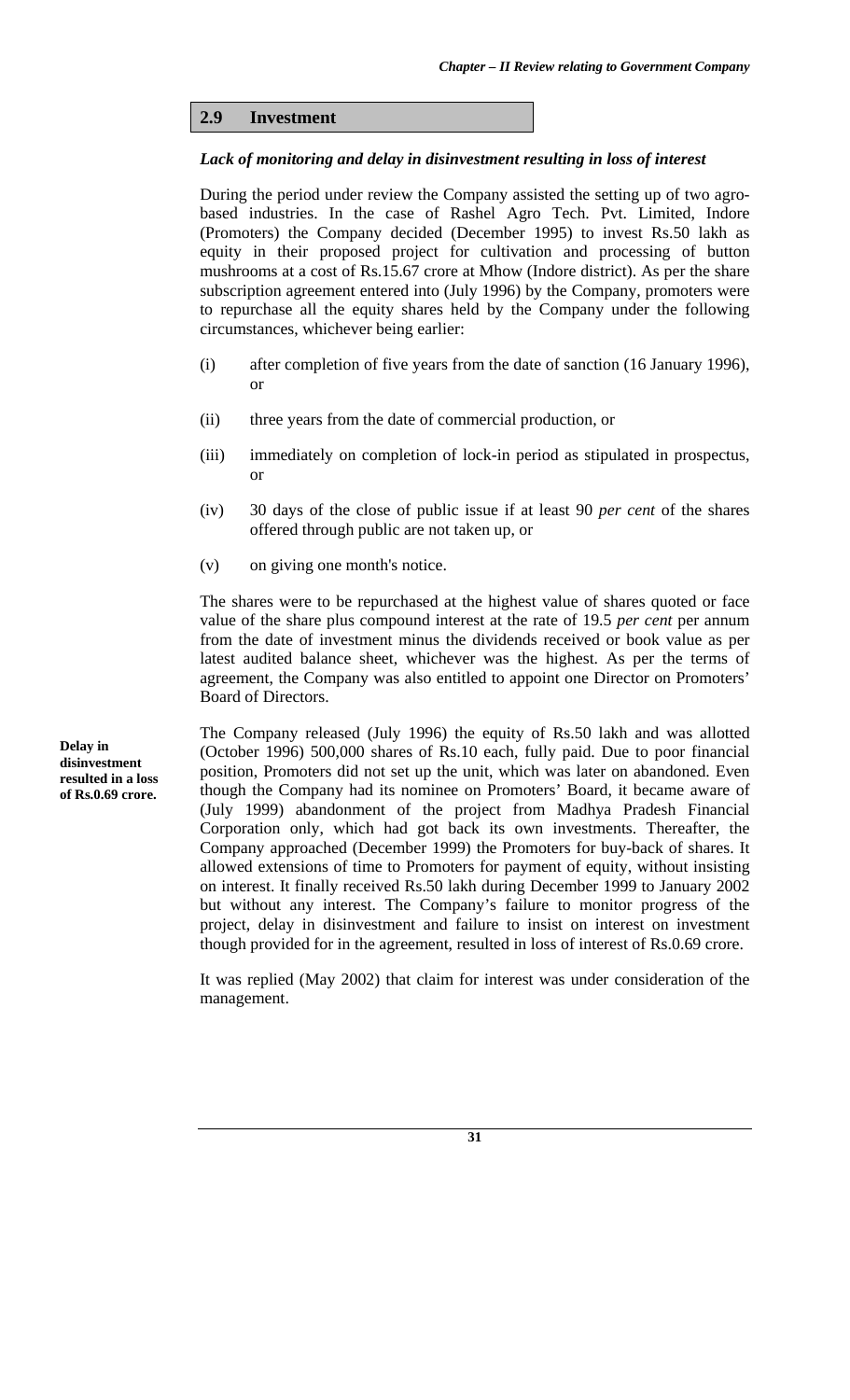## **2.10 Diversion of subsidy**

(a) The Company received through State Government subsidies of Rs.16.65 lakh in 1997 and Rs. 20 lakh in March-April 1999 as Central Government assistance for setting up laboratories for testing soil, water, seed and strengthening bio-fertiliser plants, respectively. The amount was required to be utilised fully for the purposes for which it was provided for and unutilised amount, if any, was to be refunded to the Central Government.

It was noticed (March 2002) in audit that the Company had diverted Rs.36.10 lakh towards meeting its working capital requirements, thereby defeating the very objective of the grant of subsidy.

The Company stated (May 2002) that laboratories would be set up after locating trained persons. The reply was not convincing as the Company had still not utilised the subsidy for the purpose for which it was received 3 to 5 years back.

(b) The Company received a subsidy of Rs.29.46 lakh during 1995-97 from Government of India through State Agriculture Department (Department) to be utilised for development of sugarcane. The beneficiaries under the scheme were identified by the Agriculture Department and the subsidy was released to the Company for adjustment of cost of bullock-drawn and tractor-drawn implements supplied to them. The amount was to be utilised in the same financial year and the unspent amount was to be refunded to the Agriculture Department.

The Company utilised only Rs.7.00 lakh for the purpose of sugarcane development and diverted Rs.22.46 lakh to meet its working capital requirements. Diversion of Rs.22.46 lakh defeated the very purpose of subsidy.

Management stated (March 2002) that the Company had not received the list of beneficiaries from the Department. The reply was not tenable as the Company, having received the amount, should have either obtained the list of beneficiaries or refunded the balance to the Department which was not done.

# **2.11 National Project on Biogas Development**

The State Government nominated (October 1985) the Company as nodal agency for implementation of National Project on Biogas Development, a Centrally sponsored scheme of Ministry of Non-conventional Energy Sources (MNES), Government of India. The Company was to install the biogas plants and distribute the subsidy to beneficiaries identified by the State Agriculture Department. As per the directives of MNES, the Central subsidy was to be disbursed only after complete construction of biogas plants and subsidy claims were to be prepared only in respect of commissioned plants.

The following table indicates the targets vis-a-vis plants actually constructed, subsidy received, plants for which completion certificates were not issued during 1996-2001: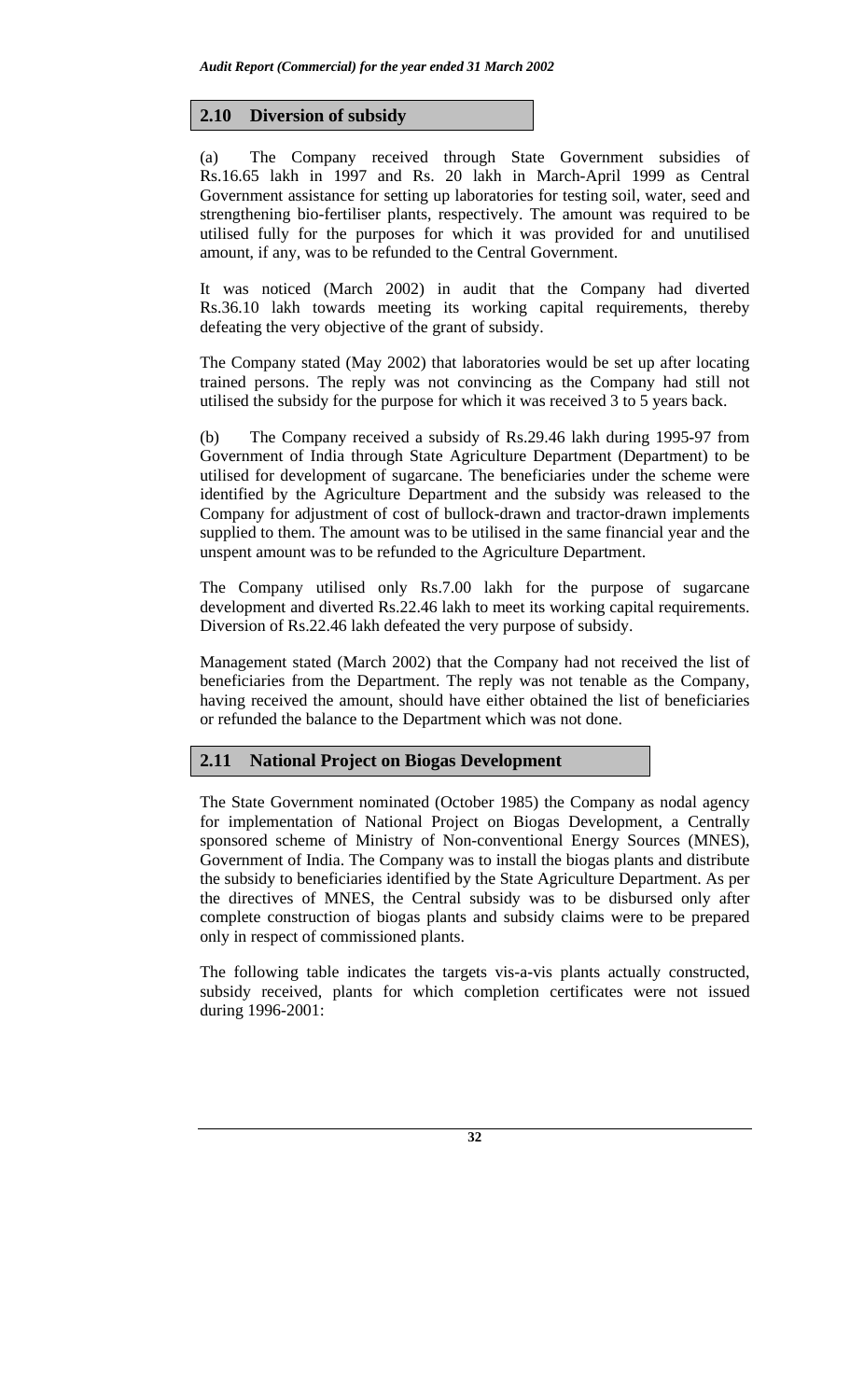| <b>Years</b> | <b>Targets</b> | of<br><b>Number</b><br><b>plants</b><br>constructed | <b>Subsidy received</b><br>(Rs. in lakh) |              | Number of plants for<br>which completion<br>certificates were not<br>issued | Subsidy @<br>Rs.1800/plant<br>(Rs. in lakh) |
|--------------|----------------|-----------------------------------------------------|------------------------------------------|--------------|-----------------------------------------------------------------------------|---------------------------------------------|
|              |                |                                                     | <b>Central</b>                           | <b>State</b> |                                                                             |                                             |
| 1996-97      | 17500          | 16506                                               | 365.64                                   | 108.20       | 1138                                                                        | 20.48                                       |
| 1997-98      | 17000          | 12559                                               | 290.81                                   | Nil          | 1004                                                                        | 18.07                                       |
| 1998-99      | 11500          | 12034                                               | 255.76                                   | Nil          | 931                                                                         | 16.76                                       |
| 1999-2000    | 13000          | 12084                                               | 270.72                                   | Nil          | 1615                                                                        | 29.07                                       |
| 2000-01      | 13000          | 12317                                               | 278.95                                   | Nil          | 3805                                                                        | 68.49                                       |
|              |                |                                                     |                                          |              | 8493                                                                        | 152.87                                      |

**Subsidy of Rs.1.53 crore was disbursed in violation of Government directives.** 

It may be seen from the above that in respect of 8493 plants for which Central subsidy was received by the Company, the completion certificate were not obtained which was not in conformity with the directives of the Government of India. The company was therefore liable to refund the subsidy of Rs.1.53 crore involved in these cases, which was not done.

The Company admitted the delay in obtaining completion certificates.

# **2.12 Financial management**

The Company was not preparing bank reconciliation statements regularly. Testcheck in audit revealed that these statements had not been prepared by ten branches as well as the Head Office in respect of some banks. Consequently, as on 31 March 2000, the Company was having unreconciled balance of Rs.0.55 crore (cr.) since 1983-84. In the absence of periodical bank reconciliation statements, the possibilities of misappropriation of fund could not be ruled out.

The Company was also not preparing cash/fund flow statements to assess its funds position and utilise the surplus funds, if any, more fruitfully as an effective tool of financial management.

Non-preparation of these statements resulted in ineffective monitoring of funds transferred/credited which resulted in non-identification of delayed credits. Testcheck revealed the following:

## *2.12(a) Loss due to delay in credit of demand drafts by Central Co-operative Bank*

The Ujjain branch of the Company was having a current account with Central Co-operative Bank (CCB). The sale proceeds of fertilisers from registered co-operative societies were accepted by means of demand drafts (DDs) drawn on various branches of the CC banks and were deposited in the CCB, Ujjain, for credit to the Company's account.

Audit scrutiny of DDs deposited and credited revealed that CCB was affording credit to the Company after delays of 3 to 129 days. The delays on the Company's deposits of Rs.20.32 crore during May 1997 to January 2001 resulted in an interest loss of Rs.20 lakh. Thus, the Company's failure to monitor the crediting of DDs to its account led to loss of interest.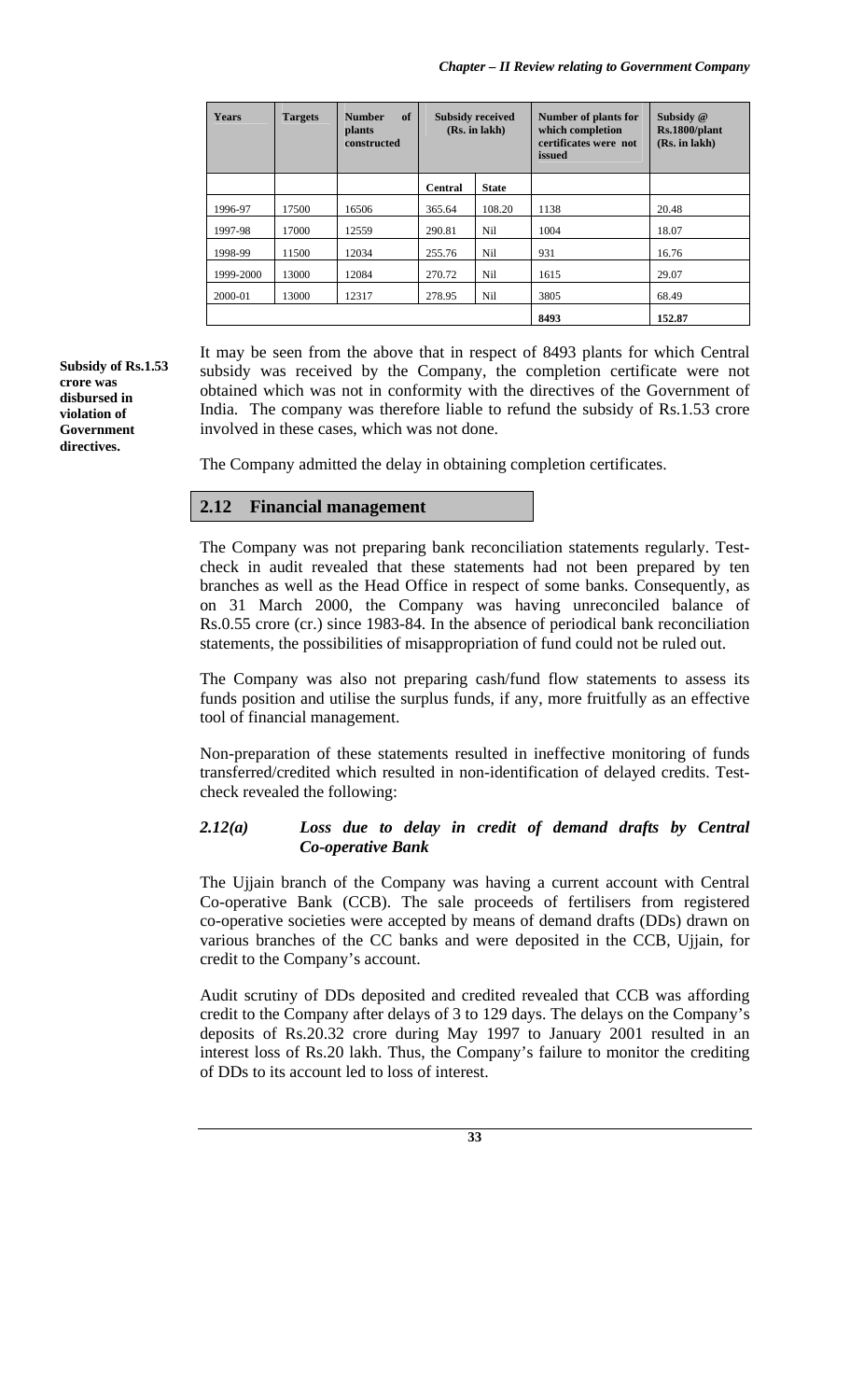**Failure to monitor crediting of funds resulted in delay and loss of interest of Rs.20 lakh.** 

**Loss of interest of Rs.9.35 lakh due to delayed transfer of funds.** 

**Non implementation of VRS resulted in a net avoidable expenditure of Rs.27.68 lakh.** 

It was replied (May 2002) that as all the transactions of the co-operatives societies are routed through Central Co-operative Bank, the Company is compelled to operate the account with CCB and it was getting credit within 35 days. Further, it could not force CCB to make payment immediately. The reply was not tenable as the Company had never impressed upon the CCB for timely credit of DDs and the delay exceeded even 35 days in several cases which could have been avoided/reduced by effective monitoring.

## *2.12(b) Loss due to delay in crediting of telegraphic transfers/deposits*

*Audit Report (Commercial) for the year ended 31 March 2002* 

Branches of the Company also remitted funds through telegraphic transfers for onward transmission to Company's account in Head office. Test-check in audit of eight branches of the Company revealed that the time taken by banks to credit the amounts in Company's account ranged between 4 months to 204 months in respect of cases listed in the *Annexure 14.* The Company's failure to effectively monitor the transfers resulted in loss of interest of Rs.9.35 lakh, in addition to loss of deposits of Rs.2.91 lakh which were not credited to its account at all (July 2002).

The Company, while admitting the facts, stated (May 2002) that action was being taken to recover the interest.

# **2.13 Non-implementation of voluntary retirement scheme**

With a view to reducing its staff strength, the Company invited applications in April 2000 from employees who wished to opt for retirement under a voluntary retirement scheme (VRS), indicating the last date as 8 May 2000. It received 47 applications of which 35 were identified for acceptance and the compensation payable was assessed as Rs 1.38 crore. However, it requested (April 2001) the State Government for financial assistance of Rs. three crore for implementing the scheme.

As the amount was not received from State Government, the VRS was not implemented. Scrutiny of the funds position of the Company revealed (June 2002) that it had Rs.10 crore in the form of investments in fixed deposits at interest rates varying from 10.25 to 12.50 per cent during 2000-01 and 2001-02. Had it utilised these funds for implementation of VRS, it could have avoided expenditure of Rs.0.54 crore on pay and allowances in respect of the 35 employees (from October 2000 to March 2002) i.e. against a loss of interest of Rs.25.87 lakh, it could have saved Rs.27.68 lakh.

# **2.14 Inventory Management**

As at 31 March 2000, the Company had a stock valuing Rs.16.37 crore, equivalent to one month's sales. Scrutiny in audit revealed that the Company had not fixed minimum/maximum/re-order levels for stores and stock-holding. Further, the stock-holding of bullock-drawn (BD) implements had always been high working out to as much as 9.8, 8.73, 6.9 and 7.1 months' turnover in 1996-97, 1997-98, 1998-99 and 1999-2000, respectively.